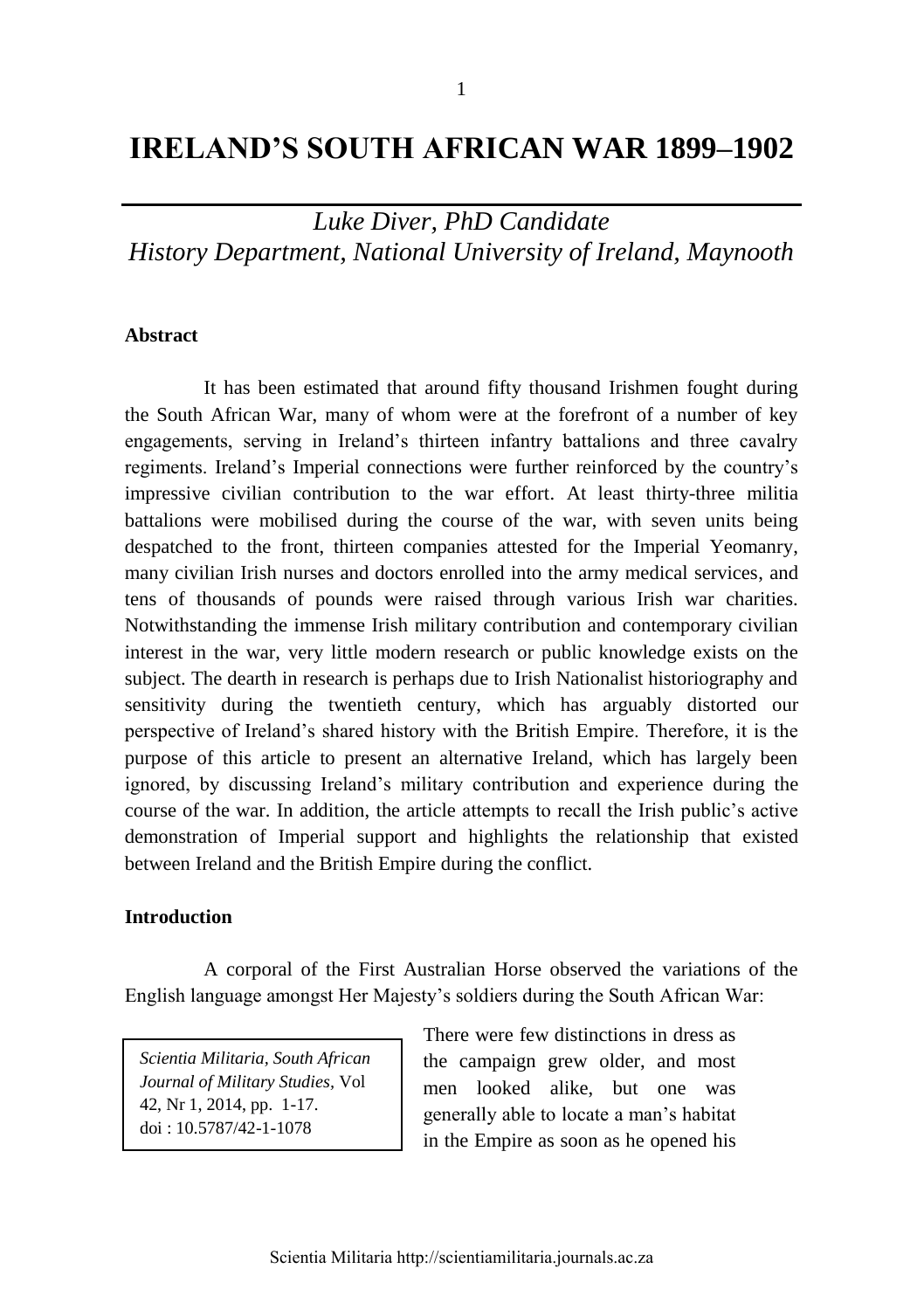lips to speak. From the rounded, full-voiced English, the broad Scotch, or the Irish brogue, the Canadian twang and the Australian drawl  $\ldots$ <sup>1</sup>

Throughout the nineteenth and early twentieth century, Ireland was a distinctive member of the British Empire. The Irish citizen increasingly played a role in Imperial development, finding employment in administration, politics, the civil service, and in the military and the navy. The once strong military tradition that existed between Ireland and the British Empire was reflected during the South African War (SAW), where it has been estimated that nearly fifty thousand Irish soldiers fought for the British during the conflict.<sup>2</sup> At the end of Queen Victoria's reign, it was the largest muster of Irish troops ever to be assembled for a British campaign, eventually surpassed only during the Great War. In addition to the vast numbers of serving Irish soldiers, the SAW also witnessed more Irish generals engaged than any other conflict during the nineteenth century.<sup>3</sup> Notwithstanding the imposing military contribution by the Irish and the impressive civilian support, little modern research has engaged with Irish involvement – an understandable omission in Irish and military historiography had participation been insignificant.<sup>4</sup> Overall, there is minimal information and research that highlight the extent of Irish participation in the British army during the South African War. The evident absence of modern research and the continued focus on the role of Irish Nationalism, the Irish pro-Boer movement and their military contribution, ultimately have the effect of distorting the country's historiography and its perceptions of its past.<sup>5</sup>

Indeed, the Imperial connections between Ireland and Great Britain are understandably inconvenient for Irish Nationalists and the Irish state. Historian Ciarian Wallace writes,

it has long been a part of the diplomatic image projected by independent Ireland that the Irish were never invaders or colonisers … It does not fit Ireland's official self-image ... to recall the significant contribution made by Irish administrators, civil servants, police and soldiers to creating colonies and maintaining the Empire.<sup>6</sup>

Hiram Morgan deemed Ireland's links with Britain "an uncomfortable Irish heritage".<sup>7</sup> Certainly, there is a cultural, historical and political interest in presenting Ireland as a nation of revolution against the British Crown. Nevertheless, there has been a significant increase in interest over the past number of years on Ireland's 'Imperial' participation, and this is reflected by a growing number of researchers and Irish universities providing studies that highlight Ireland's military tradition within the British Empire. This growing trend has been supported by the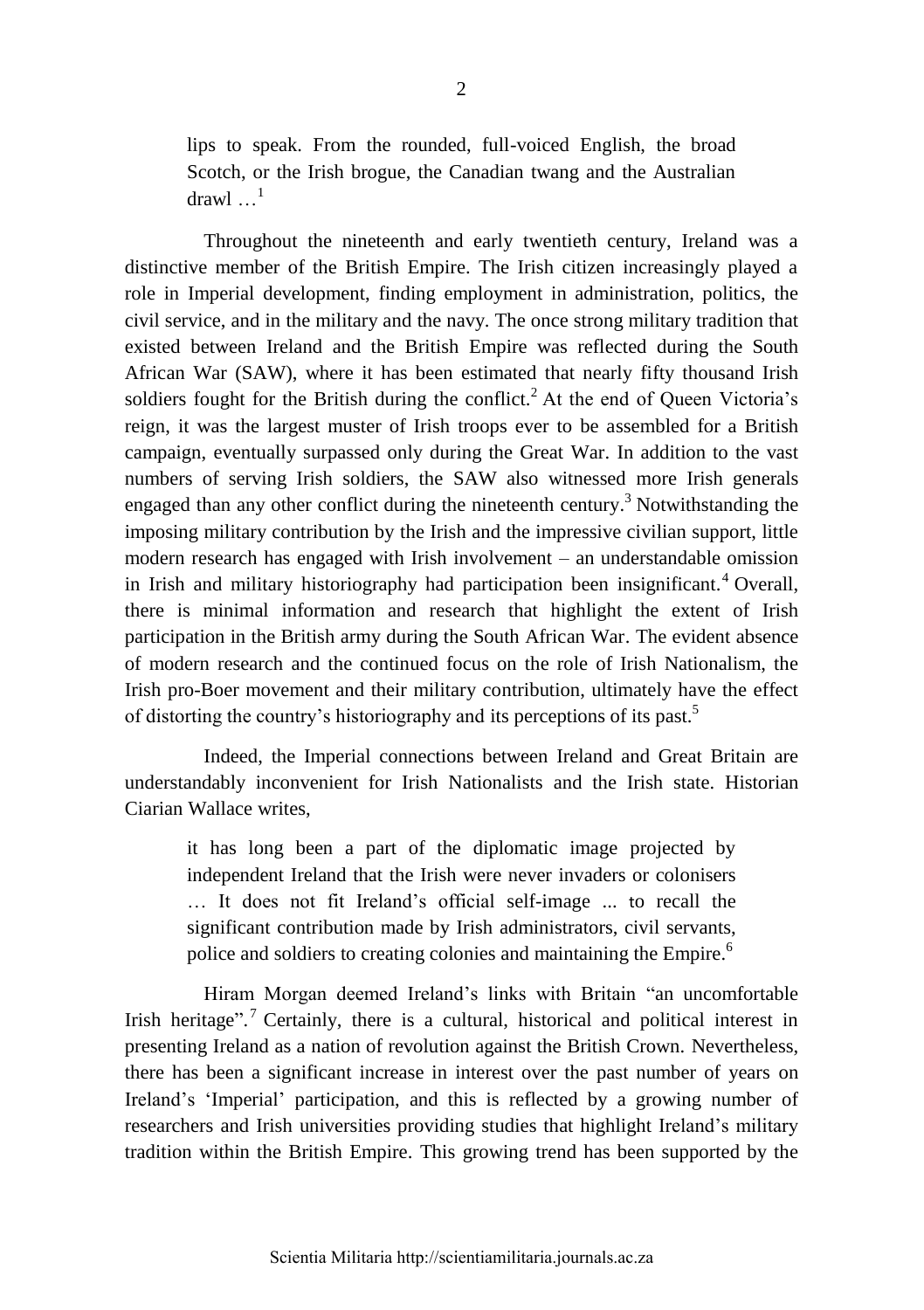Royal visit to Ireland in 2011, and the coming centenary of the Great War (2014 – 2018). Therefore, it is an ideal period for historians and the public to revisit certain aspects of Ireland's historiography and reflect on the importance of the country's shared history and past traditions with the British Empire. Failure to do so, argues Kevin Kenny, distorts our ability to understand the full conditions in which Ireland came to constitute and define itself as a nation-state in the modern era.<sup>8</sup>

The main objective of this article is to introduce sections of Irish society that actively participated in the British war effort. This will be argued through several case studies that reveal the extent of Irish involvement and experience, and present the country's home front as an active and supportive member of the British Empire, notwithstanding growing anti-English sentiment amongst Irish Nationalists. Such heralded responsiveness to the war effort, and the Empire in general, led English poet, George Meredith, on the eve of the Great War, to consider Ireland as being "No longer England's broken arm". 9

#### **Irish participation and experience**

From the outset of the conflict, thousands of Irishmen were intimately involved, serving in Irish and British infantry battalions, cavalry and artillery units, which were deployed across the operational theatre. For the majority of these Irish soldiers, this war would be their baptism of fire. From the first battles in Natal to the implementation of scorched earth, blockhouses and concentrations camps, the Irish were ever present in carrying out their duty.<sup>10</sup> During the first year of the conflict, several Irish battalions and units were heavily engaged against the Boers of the Transvaal and the Orange Free State, which further established the importance and the extent of Irish involvement in the British Army. During this period, the Irish soldiers experienced the harrowing conditions of modern warfare, as the Boers tactically exploited entrenchments and smokeless technology. This too was aided by British tactical inability to adhere to the changing environment of the modern battlefield. Despite the relatively little training the Boers had in 'European' and 'conventional' tactics, any preconceptions about the Boers inferiority would be quickly erased.

The British Pyrrhic victory at Talana, the battles of Ladysmith, the British reverses of 'Black Week' and the various engagements involving the British relief column during the Tugela operations, demonstrated the determination and military effectiveness of the Boers in utilising defensive positions and their ability to exploit the benefits of modern smokeless gunnery. Despite relative successes by Irish units at Talana and Elandslaagte, the futility of the *arme blanche* and frontal assaults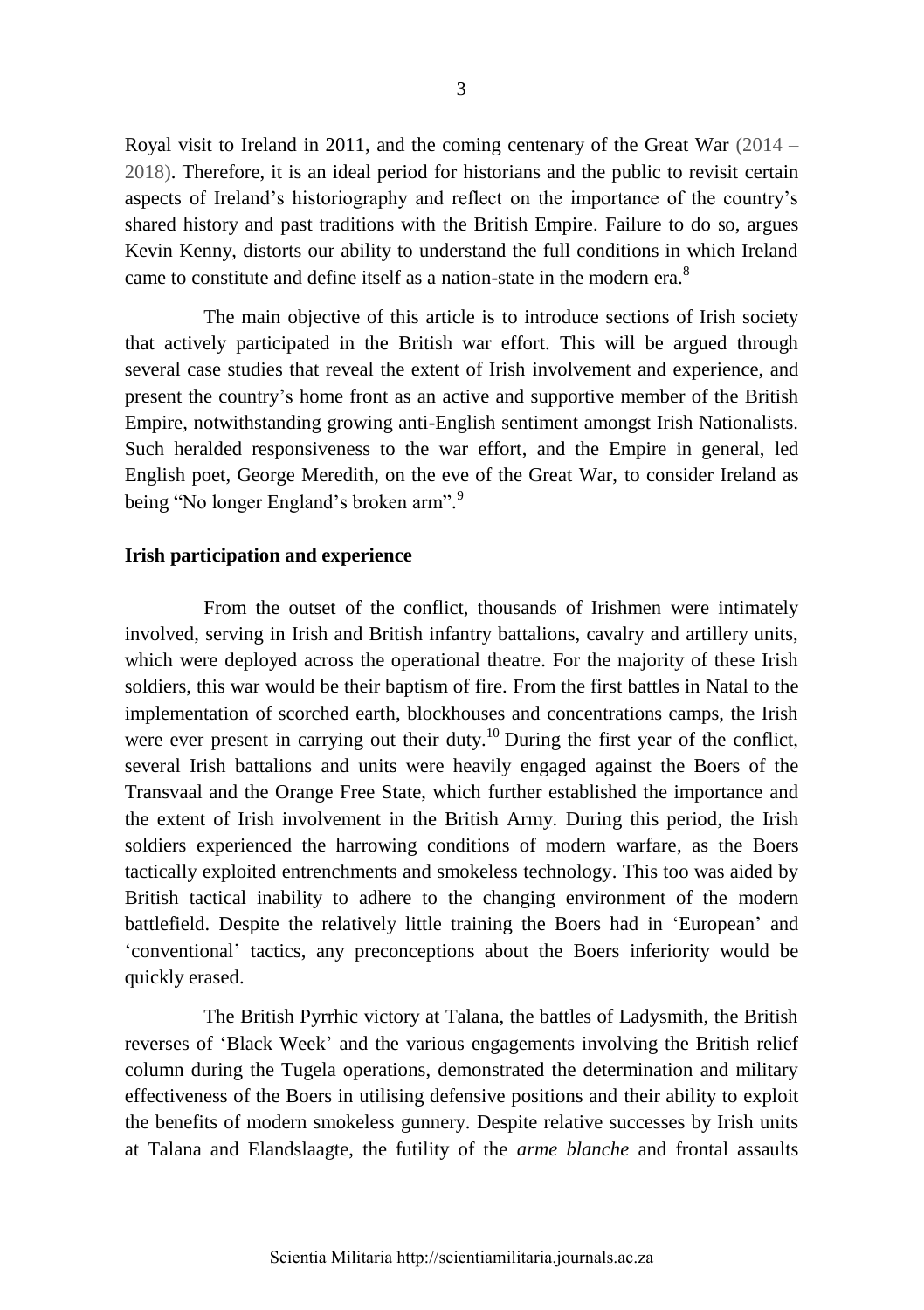against well-defended positions became increasingly evident. The British Army suffered unprecedented casualties, as their commanders continued to rely on the soldiers' outdated training, professionalism, motivation and stubbornness to carry forth a victory. The absence of innovation amongst higher-ranked officers added to the difficult situations within which the British Army found itself in South Africa.

The experience of the Irish soldiers during the war is vividly portrayed through an array of letters written by the protagonists. Several themes highlight the intensity of battle, the hardships of the campaign, the adverse weather conditions, the monotony of service, and their uncensored thoughts on their generals, the Boers and the Irish pro-Boers back in Ireland. As the war broke out, the difficulties of the campaign and the fighting ability of the Boers immediately became clear to Irish soldiers on the slopes of Talana, a mile (approximately 1,6 km) west of the coalmining town of Dundee, Natal. In a letter to his mother, Private Patrick Campion, 2<sup>nd</sup> Dublin Fusiliers, remembered his experiences on 20 October 1899, stating, "ware [sic] is a terrible thing". He illustrated the concentration of Boer fire – "when the shell Come with whiss over you and the bullets fling by you you would think you would be shot every second".<sup>11</sup> Private Francis Burns, 1<sup>st</sup> Royal Irish Fusiliers, detailed the unforgiving reality of battle, remarking on the marksmanship of the Boer: "When within a thousand yards shot and shell began to fly about us. There is no mistake they can shoot. Dead and dying were all around." <sup>12</sup> Despite the heavy British casualties and the failure to secure a decisive victory, the battle at Talana, in the words of the historian, Leo Amery, "created a respect for British valour".<sup>13</sup> A soldier of the Dublin Fusiliers heralded the role of the Irish during the battle, stating that the hills were to be christened the "Irish Mountains".<sup>14</sup>

The following day witnessed the Battle of Elandslaagte, some seventeen miles (27 km) north of Ladysmith. On 21 October, following a successful extended frontal attack by the British, the Boer defences crumbled and their forces were compelled to withdraw from their positions. The  $5<sup>th</sup>$  Royal Irish Lancers and the  $5<sup>th</sup>$ Dragoon Guards were then ordered to cut off any retreat, and what followed demonstrated the effectiveness of cavalry against a retreating and demoralised enemy. "The virtual annihilation of the escaping Boers", wrote historian Bill Nasson, "left the republicans with a legacy of virulent hatred for British cavalry."<sup>15</sup> The charge, which was reminiscent of the Zulu retreats at Gingindlovu and Ulundi in 1879, was illustrated by Private Head of the  $5<sup>th</sup>$  Lancers, who remarked. "we got nicely amongst them, and made them cough".<sup>16</sup> Notwithstanding the success of the traditional cavalry charge at the battle, as the war progressed, it was becoming increasingly evident that the British cavalry's traditional role was becoming defunct, with officers and commentators like Lord Roberts, General Ian Hamilton, Arthur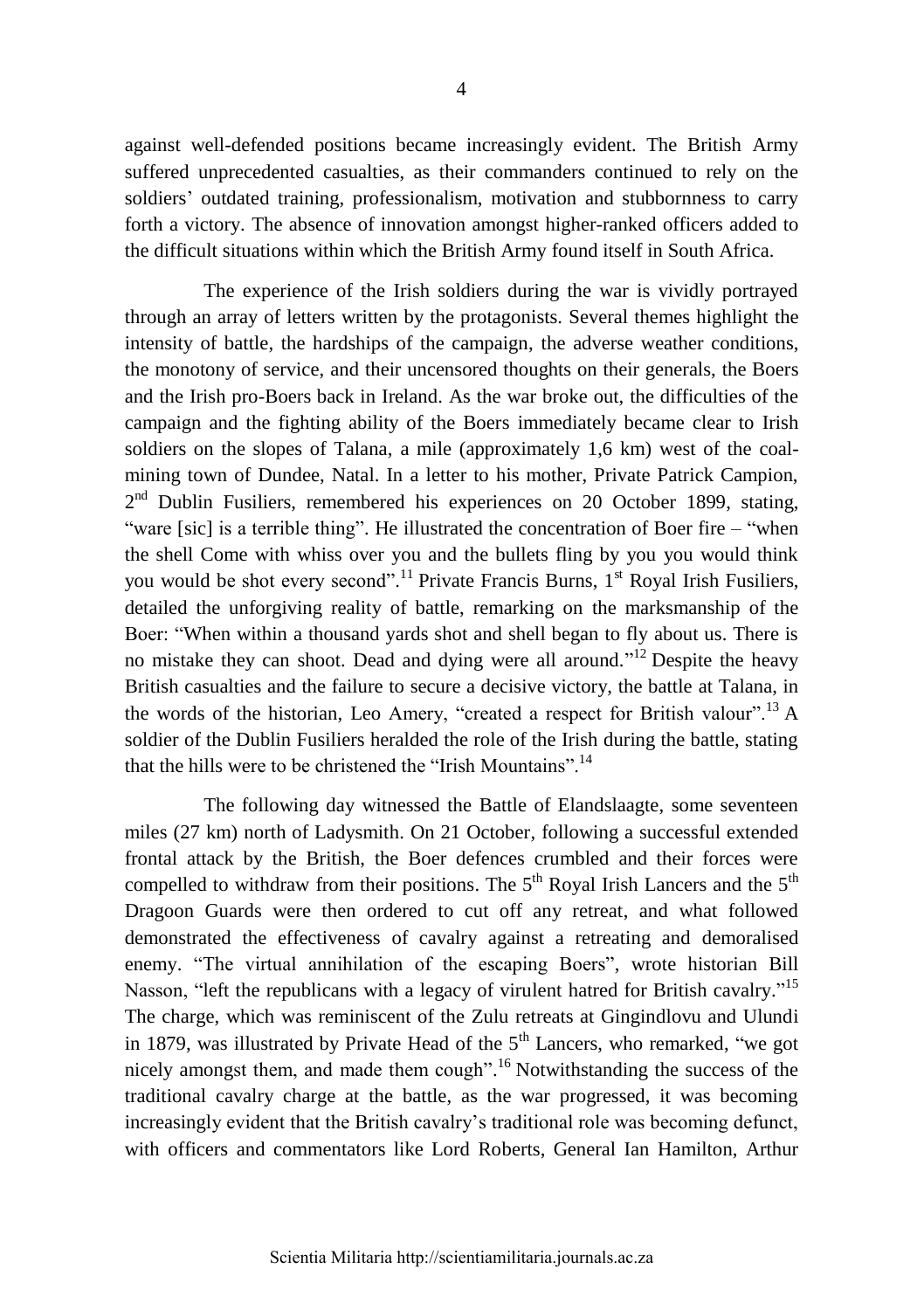Conan Doyle and Irishman Erskine Childers, noting that the effectiveness of the *arme blanche* was coming to an end with the increasing levels of firepower on the battlefield. Learning from the conflict, the aforementioned individuals stressed the importance of arming the cavalry with carbines and the necessity of transforming them into mounted infantry. However, battles such as Elandslaagte provided a suitable example to General French of how effective and important cavalry charges were on the morale of the enemy.<sup>17</sup> As a result, the lance and sabre were still a part of the cavalryman's kit at the beginning of the Great War.

Nine days later, another notable incident occurred around Ladysmith, with the capture of 24 officers and 973 men at the Battle of Nicholson's Nek – the largest surrender of British troops since the Napoleonic Wars.<sup>18</sup> The surrender, which involved six companies of the  $1<sup>st</sup>$  Royal Irish Fusiliers, was considered a humiliation, and it damaged the reputation and confidence of Irishman General Sir George White, with some colonists comparing the general to his fellow countryman, the late General Sir George Colley.<sup>19</sup> Interestingly, between 13 October 1899 and 5 June 1900, this was just one of fourteen surrenders considered by a Court of Inquiry that involved Irish units, which included the  $2<sup>nd</sup>$  Royal Irish Rifles at Stormberg, the surrender of three companies of the aforementioned regiment at Reddersburg, and the surrender of three Irish companies of the Imperial Yeomanry at Lindley – a significant embarrassment for the British Army considering the public status of the combatants.<sup>20</sup>

Following the British failure to obtain decisive victories at Talana and Elandslaagte, and the collapse of the coordinated attack which resulted in the capture of the British at Nicholson's Nek, General White withdrew into Ladysmith to await relief. The town of Ladysmith would remain cordoned until the Commander-in-Chief, General Sir Redvers Buller, relieved the British garrison 118 days later. In order to lift the siege, General Buller decided to "force a passage" across the Tugela River near the town of Colenso. Of the two attacking brigades, General Fitzroy Hart's 5<sup>th</sup> Irish Brigade was given the task of attacking "one of the strongest natural positions in the world".<sup>21</sup> The Brigade consisted of eleven companies of the  $2<sup>nd</sup>$ Royal Dublin Fusiliers (which included three companies of the 1st Battalion under Major Tempest Hicks with a fighting strength of  $287$ ), the  $1<sup>st</sup>$  Inniskilling Fusiliers, the  $1<sup>st</sup>$  Connaught Rangers and the  $1<sup>st</sup>$  Border Regiment. The  $2<sup>nd</sup>$  Royal Irish Fusiliers were also present in the relief, forming part of the  $6<sup>th</sup>$  Fusilier Brigade under Major General Geoffrey Barton.

The Battle of Colenso demonstrated the futility of frontal assaults, the incompetence of British command, the ineffectiveness of artillery bombardment on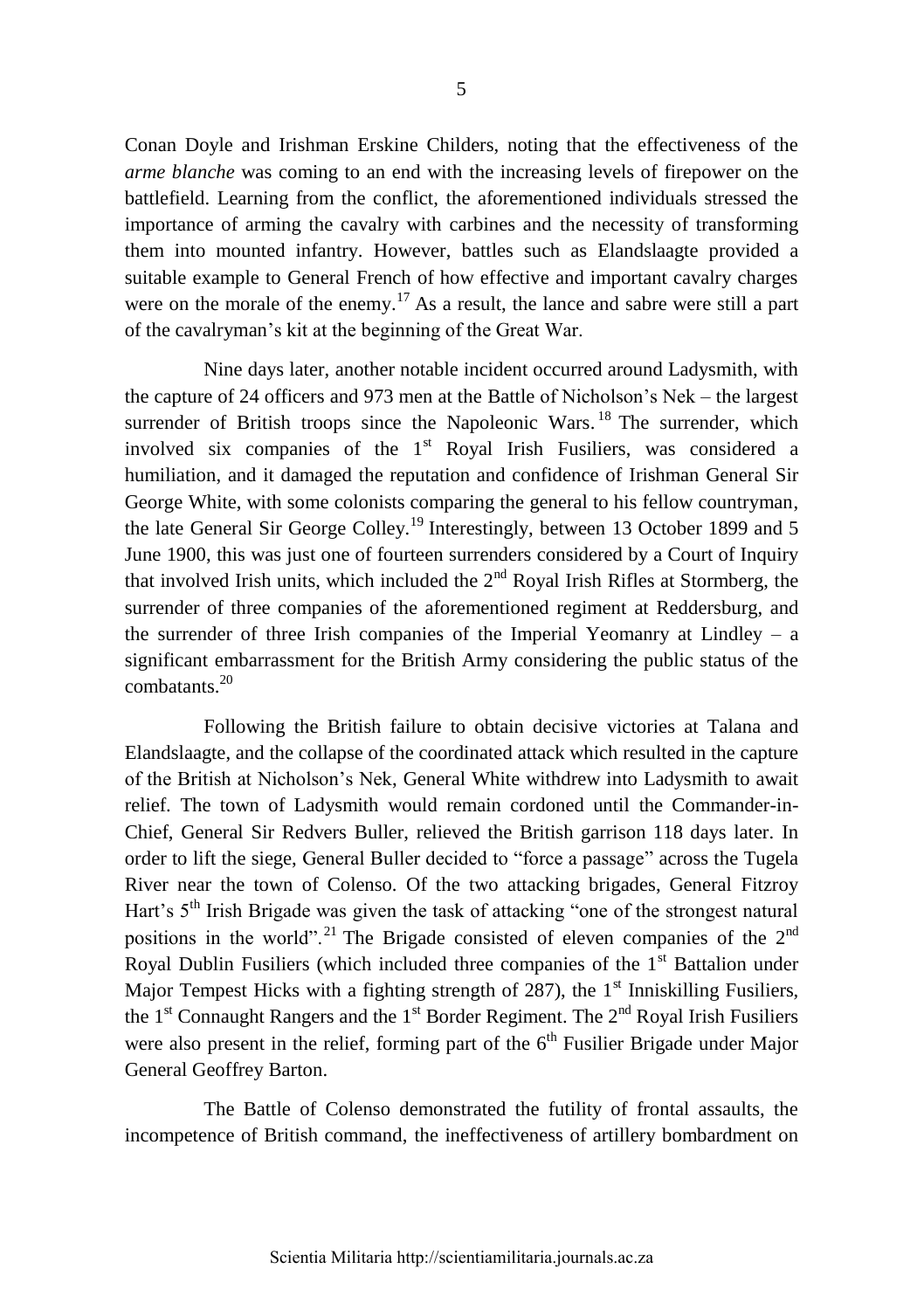well-constructed defensive positions and the importance of reconnaissance. The Irish Brigade was tactically naive as it advanced in massed quarter columns towards the river. As the men entered the 'loop', the mistake of deployment was not realised "until the Boers dropped a shell".<sup>22</sup> The brigade immediately sustained effective fire as the Boers fired incessantly into their position. A private of the Connaught Rangers described it as "the same as pigs going to the slaughter yard".<sup>23</sup> From the evidence illustrated below, it appears, quite understandably, that encountering such an enemy was an incredibly trying and disconcerting experience for the professional soldier. General Buller, in his battle report to Lord Lansdowne, admitted that his men had suffered heavily, and told of his dispirited men "because they have not seen a dead Boer".<sup>24</sup> In the attempt to relieve Colonel CJ Long's artillery, Lance Corporal Hamilton Doake, 2<sup>nd</sup> Royal Irish Fusiliers, remarked, "we did not see a single boer", whilst exasperatingly, "not knowing whether we were doing any harm or not".<sup>25</sup> The Boers' adoption of smokeless technology left the British soldiers reeling in frustration, having never seen the enemy. "You see nothing but hills in front of you, and the bullets coming over your head", wrote an Irish survivor.<sup>26</sup>

Due to poor reconnaissance, tactics and the Boers use of quick-firing artillery and rifles, the  $5<sup>th</sup>$  Irish Brigade suffered heavy losses. Over 500 casualties were sustained by the brigade, with the Dublin Fusiliers accounting for 216 of that number.<sup>27</sup> The 5<sup>th</sup> Brigade Field Hospital admitted 24 officers and 285 of other ranks following the battle.<sup>28</sup> The extent of the wounds suffered at the battle was aptly illustrated by a survivor of the brigade. In a letter to his wife he recalled, "It was a terrible affair … It was something pitiful to see the men getting carried away – some with bullet wounds in their legs hopping about, and others with their limbs blown clean off". <sup>29</sup>

As soldiers reflected on their defeat, blame began to rest solely on the shoulders of General Hart. Interestingly, amongst the rank and file, soldiers' letters and reports of the battle withheld any criticism of their commander-in-chief. As several historians, including Edward M Spiers have noted, Buller maintained the respect of his troops despite the extent of difficulties during the Tugela campaign. In criticism, Private T Corcoran of the Connaught Rangers wrote, "We had a general in charge who led us into the mouth of an enemy without ever seeing them."<sup>30</sup> A Royal Inniskilling Fusilier blamed Major General Hart for "another Majuba".<sup>31</sup> In addition, a private attached to the Irish Brigade held Hart responsible for the loss of so many lives, "We had a bad general in command of us, Fitzrophant, which was the cause of so many lives being lost. I am not talking to you of what I have heard but what I have seen."32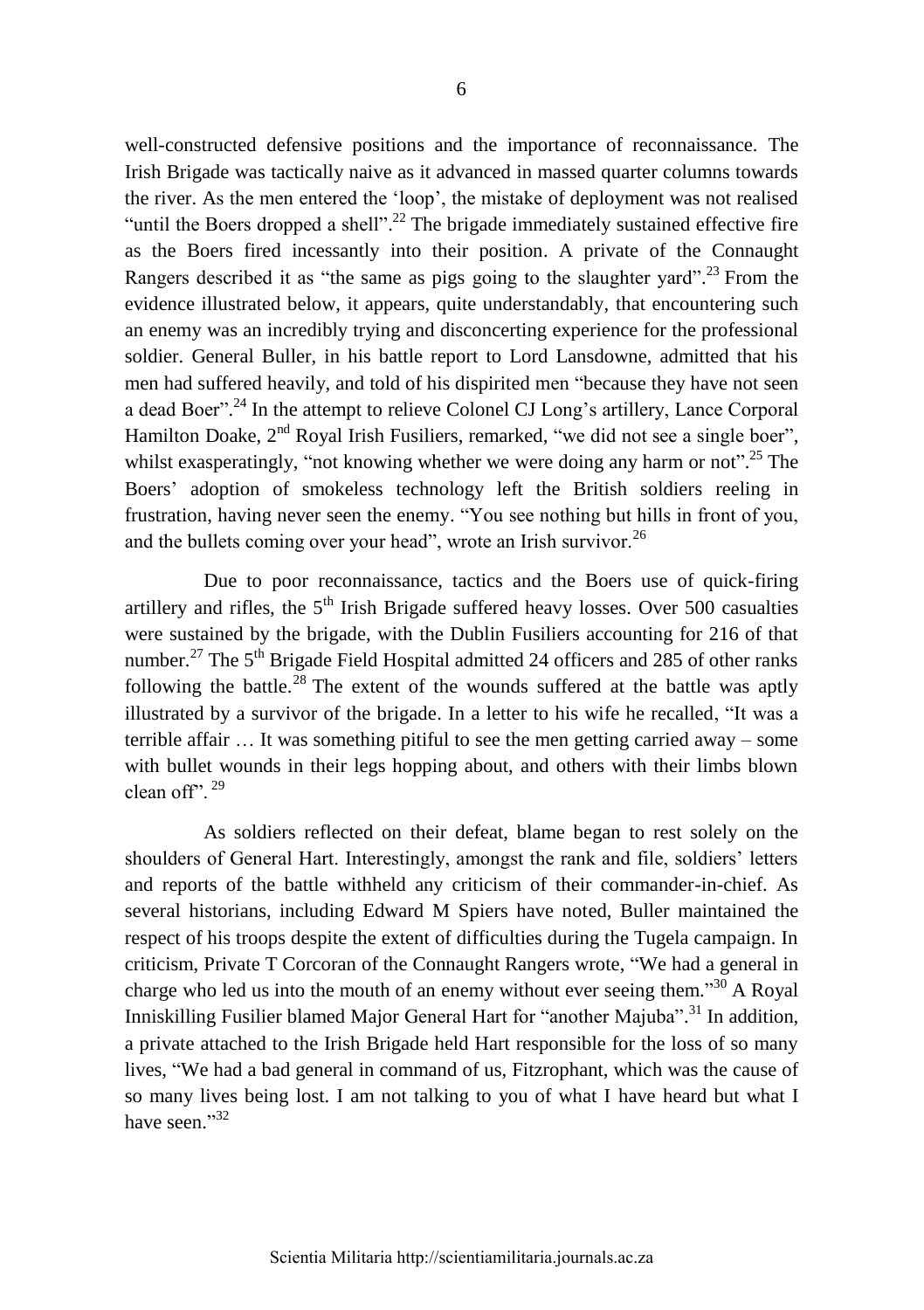On the nineteenth anniversary of the Boer victory over British forces at Majuba Hill (27 February 1881), Buller's relief column broke through the Boer lines of defences, lifting the siege of Ladysmith. On 3 March 1900, the  $2<sup>nd</sup>$  Royal Dublin Fusiliers were given the honour of leading the relief column into the town of Ladysmith, "as special recognition of their devoted bravery". Captain Romer of the Dublins noted that it was an "honour that nobody grudged them". <sup>33</sup> In recognition of the part played by the Irish during the Tugela operations, Queen Victoria bestowed several honours on the Irish regiments and the people of Ireland – the introduction of the shamrock to be worn on Saint Patrick's Day, the creation of a new Foot Guard Regiment known as the Irish Guards, and a visit to Ireland from the monarch herself, the first since 1861. Despite the growing concerns of dissident nationalism in the country, the island received overwhelming admiration for their actions during the war. On 17 March 1900, Saint Patrick's Day, celebrations were witnessed across the main cities of the Empire, including London, Toronto, Montreal and Sydney.<sup>34</sup>

With the capture of Bloemfontein (13 March 1900), Johannesburg (31 May 1900) and Pretoria (5 June 1900), the British believed that the war was reaching a successful conclusion. However, that judgement was premature, as the conflict entered a new phase of bitter, protracted guerrilla warfare, epitomised by the British implementation of scorched earth, containment and the introduction of the blockhouse system. This phase of the war lasted two years, resulting in the systematic destruction of the veldt, and the death of thousands of soldiers, insurgents and Boer women and children. The Irish soldiers remained involved in the war of attrition, manning blockhouses, guarding concentration camps, slaughtering livestock, burning wagons and destroying homesteads. With regard to the concentration camps in the Orange River Colony, a former employee of *The Irish Times* and serving soldier in the region, sought to describe to the Irish public the "truth" at Bloemfontein, Springfontein and Norvalspont. From his own experiences he stated, "[the women and children] get plenty to eat, have all kinds of recreation, education for their children … medical attendance … Poor Tommy himself would consider himself a lord of the veldt if he was only sure of getting the same rations as any man or woman in the refugee camp." He hoped that the content of the letter would transfer the "sympathies" of the Irish pro-Boers "to their own race".<sup>35</sup>

Interestingly, as a result of pro-Boer sentiment in Ireland, many Irish soldiers expressed their anger and resentment at the extent of Irish sympathy for the Boer cause. Following the Battle of Talana, Private Hearty, 2<sup>nd</sup> Royal Dublin Fusiliers, told his parents, "I will shoot every member in Ireland for the way they are praising the Boers."<sup>36</sup> A soldier of the aforementioned battalion wrote, "I was reading the papers where the Irish people were subscribing to the Boers … the Irish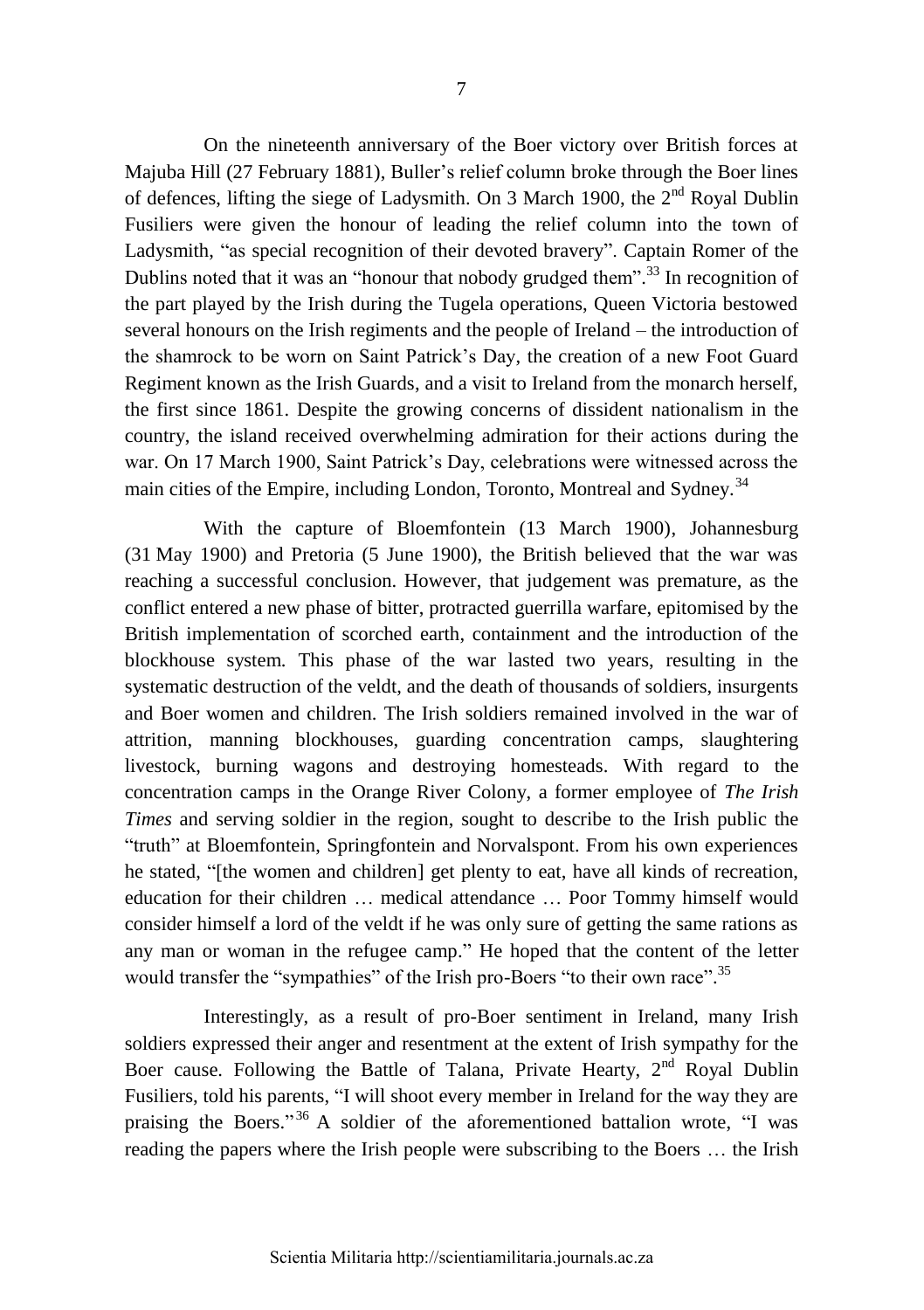people will want to be careful of themselves, or we will do the same as we are doing to the Boers". <sup>37</sup> From evidence, it appears that Irish soldiers believed that pro-Boerism in Ireland greatly misrepresented the country, and damaged the reputation of its people and traditions within the British Empire. Furthermore, this reaction is understandable and untoward given the extent of the hardship experienced by the Irish soldiers against their adversary and the many reported cases of Boer 'outrages' enacted against local British loyalists, Catholics and soldiers. Debatably, Irish soldiers and citizens were influenced by such anecdotal accounts. In December 1900, an Irish soldier named J Kelly wrote home to discourage the level of pro-Boerism in Ireland. He claimed, "the Boers are nothing but mere savages, the cowardly lot".<sup>38</sup> Accounts emerged throughout the Irish press from "eyewitnesses" claiming the Boers were destroying convents and churches.<sup>39</sup> On the battlefield, one soldier remembered when the Boers threw down their weapons and begged for "mercy". As the British approached in the open, many Boers reacted quickly and opened fire into the advancing soldiers. "I myself saw a Boer do this", recalled the Ulsterman, "but the old ruffian missed, and before he could fire again, he had a foot of steal through his ribs."<sup>40</sup> In 1900, Lance Corporal Hamilton Doake, 2<sup>nd</sup> Royal Irish Fusiliers, wrote home to his mother, expressing his distrust of the enemy, "The Boers are a very spiteful lot, If you went to one who was wounded  $+$  done all you would for him  $+$  turn your back, they would shoot you down like a dog.<sup>341</sup> A private of the Royal Dublin Fusiliers also expressed that such acts of continued treachery altered the rules of the conflict from a "civilised" to a "savage" war.  $42$ Notwithstanding the gravity of pro-Boerism in Ireland and the intention of many pro-Boers to incite mutiny and desertion, the Irish soldiers remained dutiful, trusted and unresponsive to Nationalist rhetoric. Individuals like Major General Sir William Gatacre, war correspondents, Winston Churchill and John Black Atkins, and members of parliament, praised the Irish soldiers for their loyalty to the crown, remaining staunch defenders of the Empire. This message was reinforced by the *New Zealand Tablet*, claiming, "Irishmen are guarding it [Natal] with all the magnificent self sacrifice and valour which are proud editions to the race."<sup>43</sup>

Finally, Ireland's impressive involvement is reflected by the extent of their losses and the vast array of awards and commendations that were bestowed on the Irish battalions. Throughout the entire campaign, Irish battalions suffered considerable casualties, with an estimated total of 4 879.<sup>44</sup> The General Registrar of Ireland reported 1 800 deaths of Irish soldiers.<sup>45</sup> Amongst those numbers, there were thirty-seven officers killed or who had died from disease, who were either Irish or had Irish heritage.<sup>46</sup> Their contribution and sacrifice were awarded throughout the war. Thirteen Irishmen won the Victoria Cross, whilst thirteen non-commissioned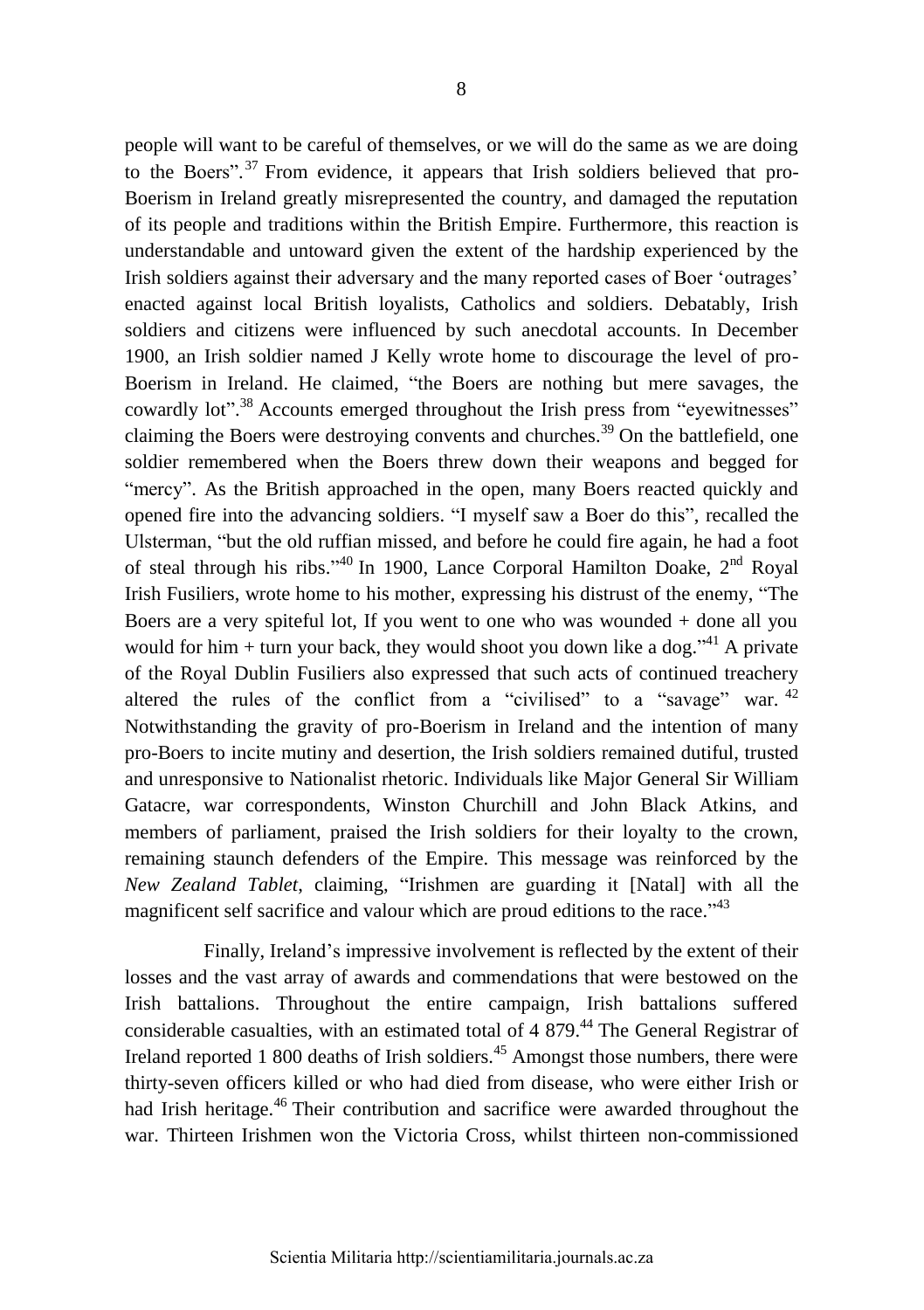officers (NCOs) and men of the Irish battalions were recognised for their special efforts during the Tugela Campaign.<sup>47</sup> It is obvious that the Irish were noticeable participants in this conflict, being heralded for their sacrifice and military prowess in some of the most fierce and celebrated engagements of the late nineteenth and early twentieth century. The apparent "Irish genius" typified the respected role of the Irish soldier within the British Empire and the Imperial responsibility that was entrusted to them. "[S]o long as there is an Irishman at the head of affairs, surrounded by Irish soldiers", wrote an Irish Independent politician, "there was little likelihood of the flag of England being pulled down".<sup>48</sup>

## **The home front**

Historian Donal P McCracken, leading expert on the Irish pro-Boer movement, states that the loyalist response throughout the conflict was "fairly muted".<sup>49</sup> Such a comment is deceptive, as it is plainly evident that substantial sections of Irish society responded with dutiful obedience. From evidence, it is apparent that the war was popular in Ireland with elements of Irish society responding with open enthusiasm. As troops departed for the front, Irish streets were decorated with the Union Jack and thousands of Irish citizens continuously appeared along the roads and docks seeing off each Irish and other British units. On 19 October 1899, over a week into the conflict, some one hundred students of Trinity College, Dublin, 'The Anti-Boers of Trinity', marched through Dublin city centre in an attempt to "discourage the nightly exhibitions of pro-Boer sentiment", and vindicate the country's honour, "for true patriotism and loyalty".<sup>50</sup> Similarly to the scenes witnessed in Great Britain and across the British Empire, Ireland celebrated the relief of Mafeking and Ladysmith, and the eventual cessation of the conflict. Upon the arrival of General George White in Belfast, a remarkable one hundred thousand people gathered to see the "Hero of Ladysmith".<sup>51</sup> Elements of Irish society – the landed gentry, the military caste, the unionist and loyalist communities, home rulers, Catholic and Protestant – actively supported the war effort, and formed a commonality with the British Empire. The sentiment that prevailed amongst loyalists during this period was aptly surmised by an "Irish Imperialist" who maintained that Ireland's position in the British Empire "was not compromised by a few cowardly scamps" like John MacBride.<sup>52</sup>

Irrespective of pro-Boerism, the war was infectious in Ireland, and the interest that prevailed in Ireland manifested into the formation of several units of the Imperial Yeomanry and the creation of several Irish war charities. A degree of civilian military support was first witnessed with individuals expressing interest in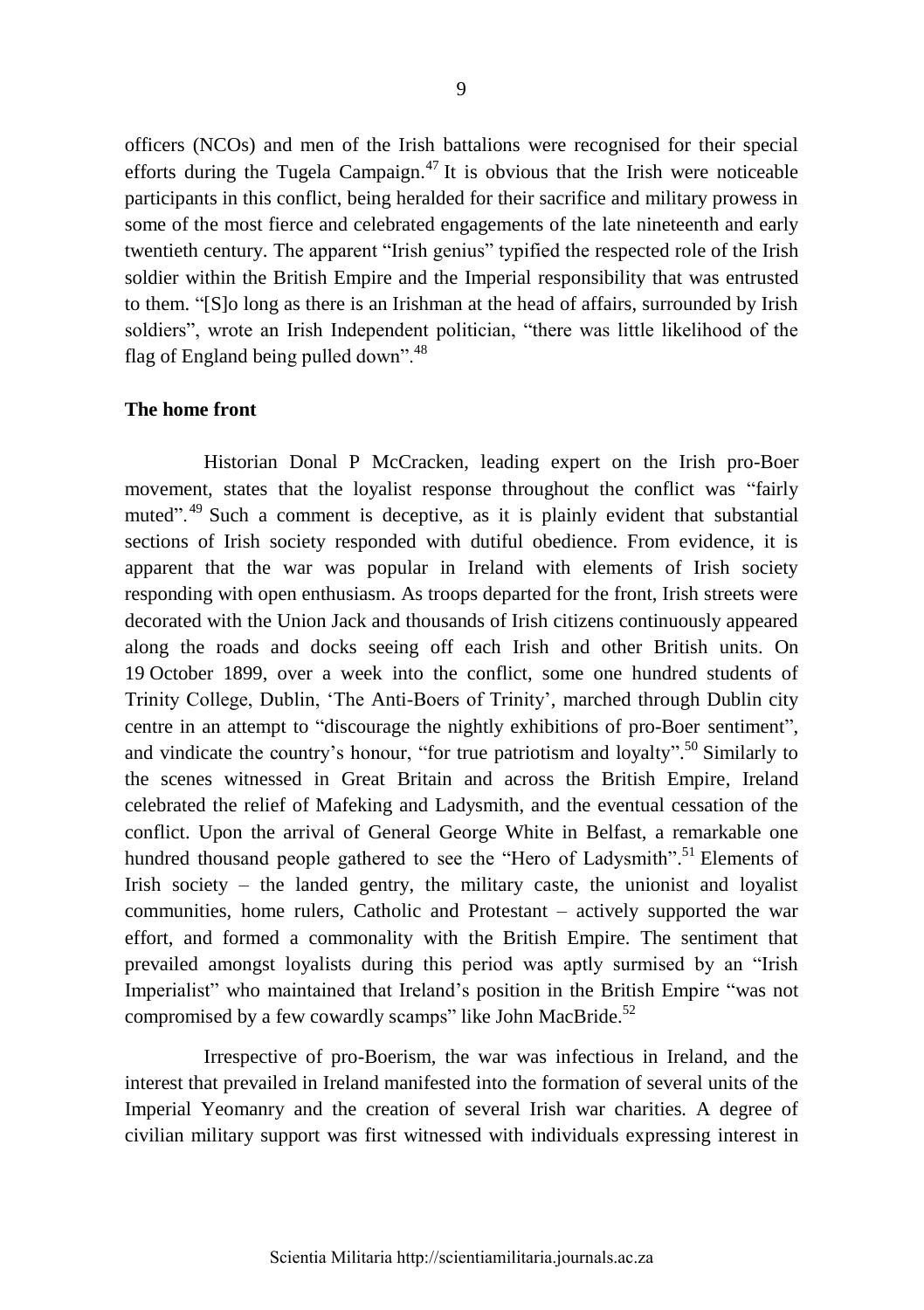forming a "Loyal Irish Volunteer Corps" for immediate deployment in South Africa. <sup>53</sup> Although nothing materialised during this period, it was certainly indicative of the martial spirit that existed in the country. Following the events of 'Black Week', the War Office issued a statement declaring the formation of the Imperial Yeomanry, and across the United Kingdom, tens of thousands of men hurried to the recruitment depots, eager to form the units of the First Contingent. The contingent had 550 officers and 10 731 men in service, dispersed into twenty battalions containing four companies each.  $54$  This included the 45<sup>th</sup> Dublin Company, the  $46<sup>th</sup>$  Belfast Company, the  $54<sup>th</sup>$  Belfast Company and the  $47<sup>th</sup>$  Duke of Cambridge's Own, which consisted of "English and Irish men about town". <sup>55</sup> The companies were formed into the  $13<sup>th</sup>$  Battalion. In addition, the  $60<sup>th</sup>$  Belfast Company and  $61<sup>st</sup>$  Dublin Company were attached to the First Contingent, forming half of the  $17<sup>th</sup>$  Battalion serving with the Rhodesia Field Force. Overall, thirteen Irish companies were formed and despatched to the front.

The formation of the 'Irish' Imperial Yeomanry was an interesting development in the context of Irish military history, as the Royal Commission's report into the war claimed that the "First Contingent consisted almost entirely of men superior to the classes ordinarily enlisted" (in the regular army).<sup>56</sup> The British Army, once considered a breeding ground for the unemployed, vagrants and the undesirables, was becoming increasingly popular and a respectable aspect of society. The majority of volunteers who enlisted into the Irish units of the First Contingent were predominantly middle and upper class. Eighty-nine per cent had employment or were currently students, and the other eleven percent, considered 'unemployed', would have needed private funds to secure the finances needed for enlistment. With an average age of 25,1 years, the previous occupations included clerks (17%), farmers (7%), grooms (6%), building trades (5%), engineers (4%), gentlemen (4%) and students (3%). Only ten percent of the men enlisted had previous military experience.<sup>57</sup> The most dynamic social group that engaged with the Imperial Yeomanry was the Irish landed gentry, providing unwavering support for the military and the Imperial mission. They offered their services to the Imperial Yeomanry by aiding its organisation in Ireland, providing financial assistance to men to buy equipment, engaging with the local and national press in promoting charitable assistance for the companies, and offering themselves as extra men in the rank and file. Their actions embodied the symbiotic relationship that existed between them and the military.<sup>58</sup>

Considering the attestation of the Irish companies, it is apparent that economic motivation was not a decisive factor for enlistment. Indeed, at the Royal Commission, Irishman Adjutant General Sir Thomas Kelly-Kenny, observed that the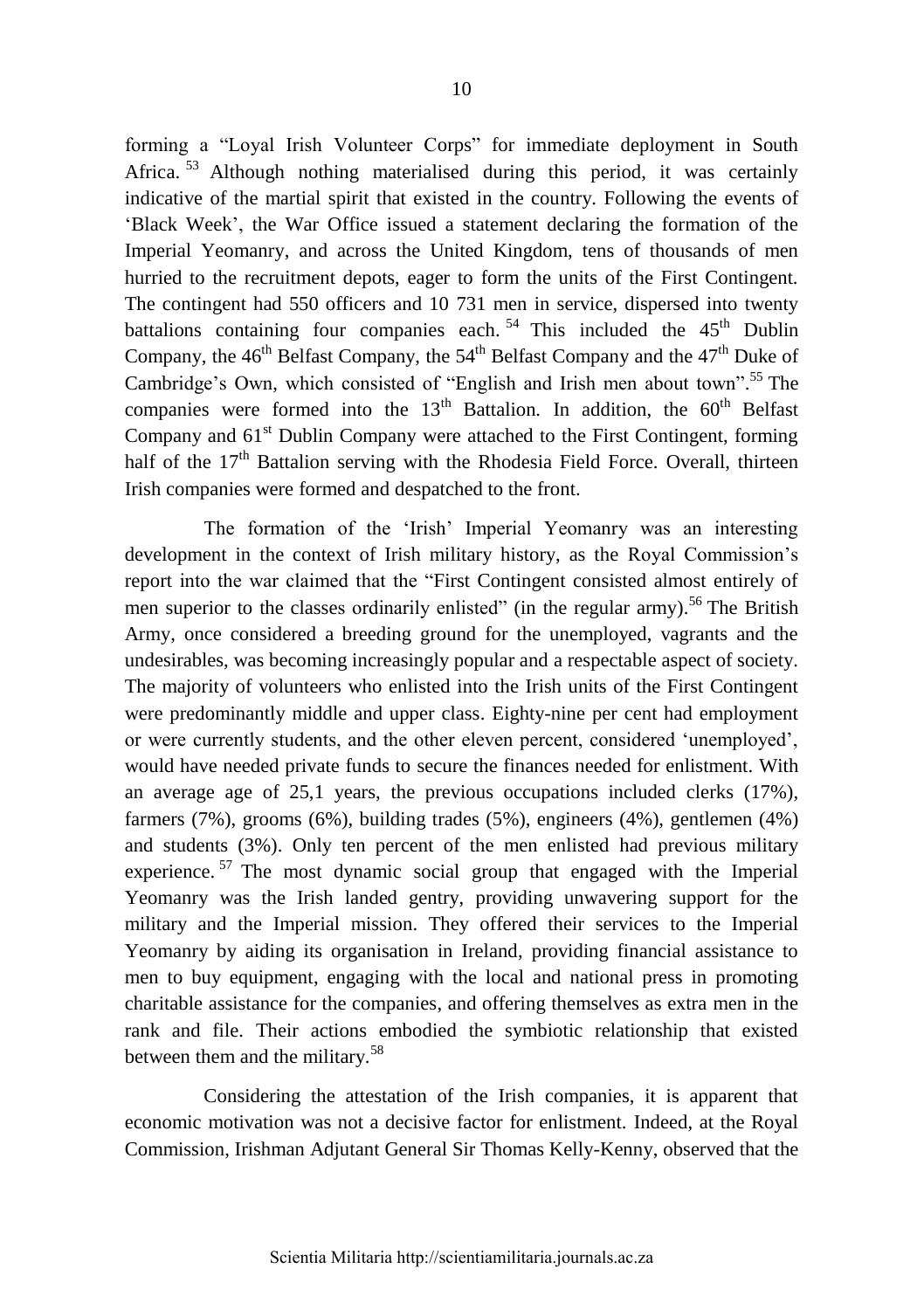individuals who attested into the First Contingent did so through the spirit of patriotism.<sup>59</sup> It is debatable why these citizens decided to travel to South Africa and risk their lives in a dangerous environment; however, it is conceivable that they responded to the difficulties of the war in a patriotic and devoted fashion, with individuals enrolling with overwhelming enthusiasm. Following various press publications regarding the difficulties of the war and the extent of Irish casualties throughout December 1899, Trooper Maurice Fitzgibbon of the 45<sup>th</sup> Dublin Company suggested, "Why not let us go and do our best to retrieve their situation, or, if that was not to be, let us go down with them?"<sup>60</sup>

The 13<sup>th</sup> Battalion suffered an embarrassing defeat at the Battle of Lindley (27–31 May 1900), which generated widespread criticism from Lord Roberts and other commentators, for their lack of training and military capability. However, overall, there were some positives. The development of the Irish Yeomanry led to the establishment of the South Irish Horse and the North Irish Horse, which played a significant role during the Great War.<sup>61</sup> Sir Kelly-Kenny had deemed it appropriate to establish permanent yeomanry forces in Ireland, due to their patriotism and loyalty expressed during the SAW.<sup>62</sup> It is important to stress the significance of the first Irish units of the Imperial Yeomanry, as it illustrates that hundreds of individuals enlisted, not for economic motivation, escape from creditors or bad marriages, but as loyal members of the United Kingdom, responding to the demands of the Empire and actively demonstrating unequivocal support for the war effort. Such a reaction has escaped the attention of Irish historiography.

Another dimension of Irish support for the war effort and interest in the welfare of their battalions can be demonstrated by the numerous war charities that emerged in Ireland. At the outset of the conflict, several war charities provided respite for Irish widows and orphans, as well as funding equipment for Imperial Yeomanry volunteers, clothes and basic goods for Irish soldiers on tour, and subscriptions for hospital beds and medical supplies. These charities began as a reaction to the vast numbers of soldiers participating in the war and the unprecedented high level of casualties. The most prominent charities were the Irish Regiments Widows and Orphans Fund, the Mafeking Relief Fund, the Transvaal Relief Fund, The Shamrock League, the Irish Imperial Yeomanry Hospital Fund*,* the South of Ireland Relief Fund and Lady Roberts's (the wife of Lord Roberts) Irish branch of the Soldiers and Sailors Family Association. It is estimated that a minimum of £65 232 was collected on the island. To place that figure in a modern context, it would amount to a substantial sum of over EUR5,3 million, or ZAR41 753 441. $^{63}$  While this figure may be deemed comparably lower than the monies subscribed throughout Great Britain and the British Empire, it was a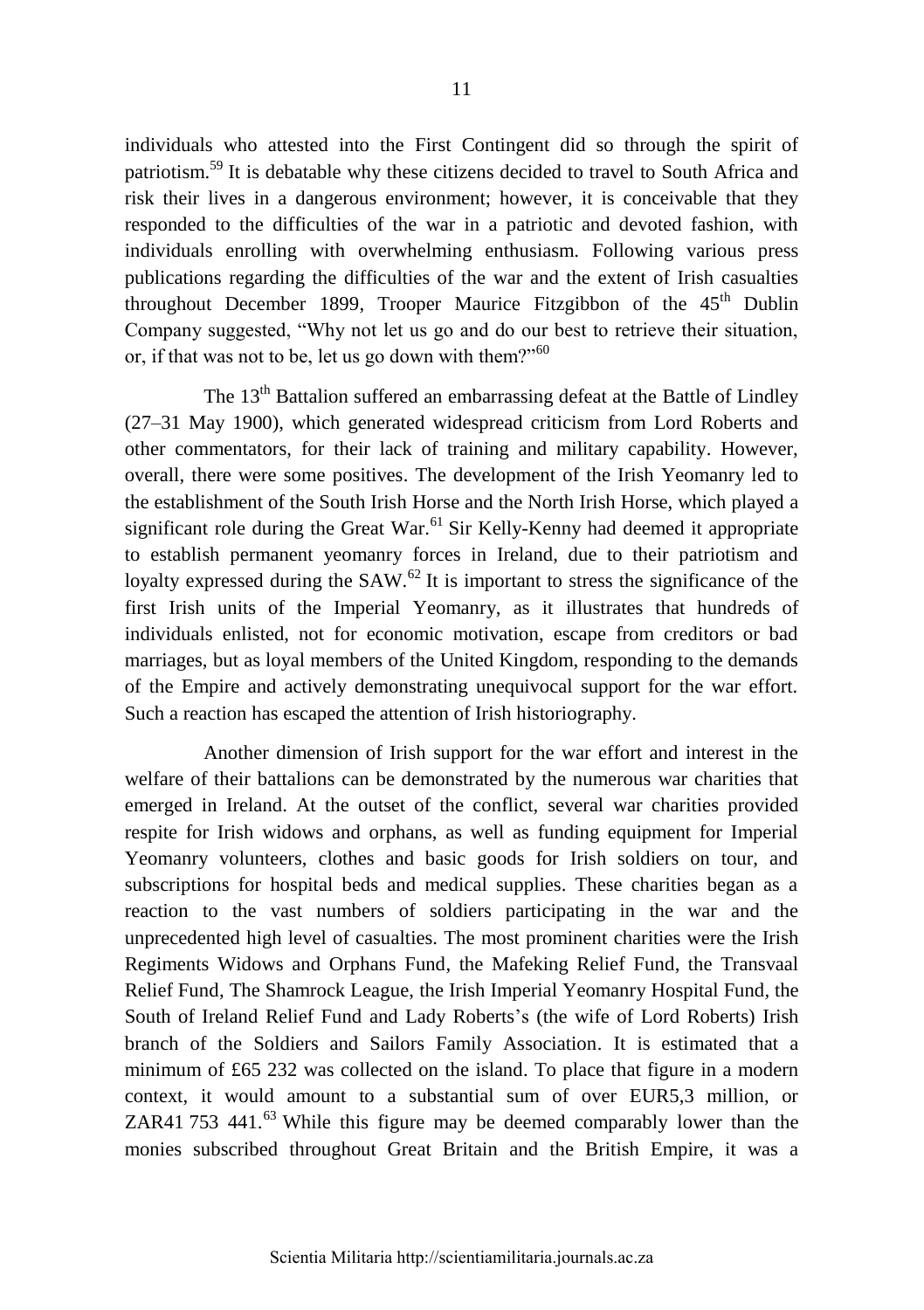relatively impressive collection considering the low population and the significant number of pro-Boers and Irish Nationalists in the country. Moreover, it is imperative to note that the sum was not exclusively subscribed by just the wealthy, but rather the figure was made up of contributions by citizens of all social classes. Interestingly, evidence from the vast amount of subscriptions gathered illustrates the motivation behind many of the donations. Individuals expressed their willingness to support each Irish regiment, lauding their bravery and sacrifice during the campaign, expressing sympathy and understanding for the bereaved families and, in cases, using it as an opportunity to chastise the actions of pro-Boers in Ireland. Such sentiments and attitudes adopted by Irish loyalists did not go unnoticed by their peers in Britain. *The London Times* lauded the positivity of the charitable organisations in the face of dissident Nationalism. <sup>64</sup> The levels of support and devotion expressed at the turn of the century cannot be understated, as it ultimately foreshadowed the Irish loyalists' patriotic response in 1914.

## **Conclusion**

Ireland's role during this conflict has largely been 'forgotten'. Despite the celebrated victories and sacrifices of Irish soldiers during the SAW, there remains a significant dearth in public understanding and knowledge of the county's participation. This is a consequence of Ireland's selective historiography and the occurrence of the Great War. When compared to the Great War, Irish participation in the SAW, as one historian suggests, "Officially at least … is simply not worth remembering". <sup>65</sup> The bravery of several Irish regiments throughout the Tugela operations, the siege of Ladysmith and various other engagements, were overshadowed by the involvement and sacrifice of thousands of Irishmen during the Great War, many of whom were attached to the infamous  $16<sup>th</sup>$  Irish Division and the 36<sup>th</sup> Ulster Division. In addition, it has been eclipsed by the pro-Boer movement and the military contribution of John MacBride's Brigade, a foreign volunteer force, attached to the Boers.

Following the conflict, as a response to Irish interest and participation, there are at least fifty-four public and private memorials, dedicated to soldiers who lost their lives during the SAW. Such monuments reveal the extent of the country's impressive military and civilian tradition and interaction with the British Empire during the war.<sup>66</sup> The most impressive of these war memorials is the Royal Dublin Fusiliers' Arch at Saint Stephen's Green, Dublin. Despite its prominent location in the heart of the city, very few people understand its significance and what it attempts to represent. In modern Ireland, the arch has adopted the colloquial name of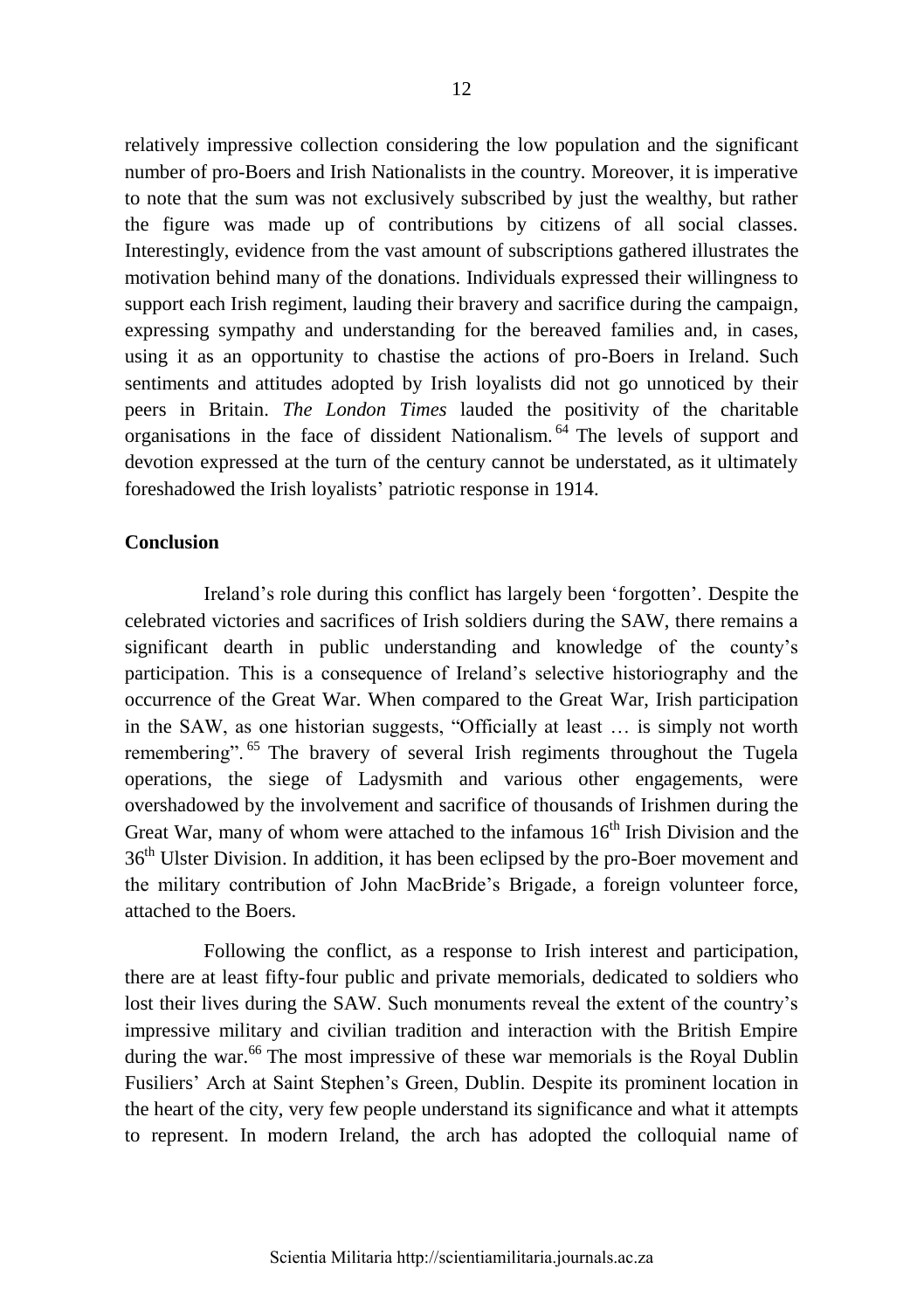'Traitor's Gate'. Such a name provides an excellent example of how large sections of the Irish community have failed to address their history sufficiently and objectively. With such a selective memory and attitude towards certain aspects of Irish historiography, the public's understanding of its own history would largely remain patchy at best and ignorant at worst. It is only in the last twenty years that Ireland has begun to readdress its role in the Great War and the British Empire and military as a whole, yet the Irish contribution during the SAW has relatively escaped the attention of Irish historians and the public at large.

At the turn of the twentieth century, Ireland continued to interact strongly with British society and the military. Notwithstanding the gravity of pro-Boerism and Nationalism in the country, Ireland's participation was heralded across the Empire, with their contribution being a fitting reminder of how the country remained the bulwark of the British military and Empire. Lieutenant CRN Burne, attached to the Naval Brigade, praised the attitude and performance of the Irish soldiers during the war and could only wish that "the Irish nation is not more like the Irish soldier".<sup>67</sup> It was not merely the Irish soldiers who reacted positively to the war effort – elements of the Irish home front remained staunch advocates for the British Empire. The examples provided throughout this article demonstrated a country that was unperturbed by insubordinate elements of Irish society. The war was an opportunity for Ireland to project its qualities and resourcefulness, whilst highlighting its patriotism for the benefit of the union. It is certain that the war was an important event in Irish history – not only for Irish Nationalists – galvanising Irish unionism, reinforcing the symbiotic relationship that existed between Ireland and the United Kingdom, and creating unparalleled support for Irish soldiers, which helped continue a healthy recruitment ground. This would all become apparent in twelve years' time when Irishmen were once again called upon to fight for the Empire. Overall, this article offers an introduction to other aspects of Ireland's colourful history, providing a wider understanding of the island's past, and perhaps direct attention to wider historical considerations of both Imperial and colonial frameworks. Ultimately, however, the Imperial aspects of Irish society and culture still remain overshadowed by domestic events that secured the formation of the nation-state.

## **Endnotes**

**.** 

<sup>&</sup>lt;sup>1</sup> Abbott, JHM. *Tommy Cornstalk: Being some account of the less notable features of the South African War from the point of view of the Australian ranks*. London: Longman's, Green and Co., 1902, 6.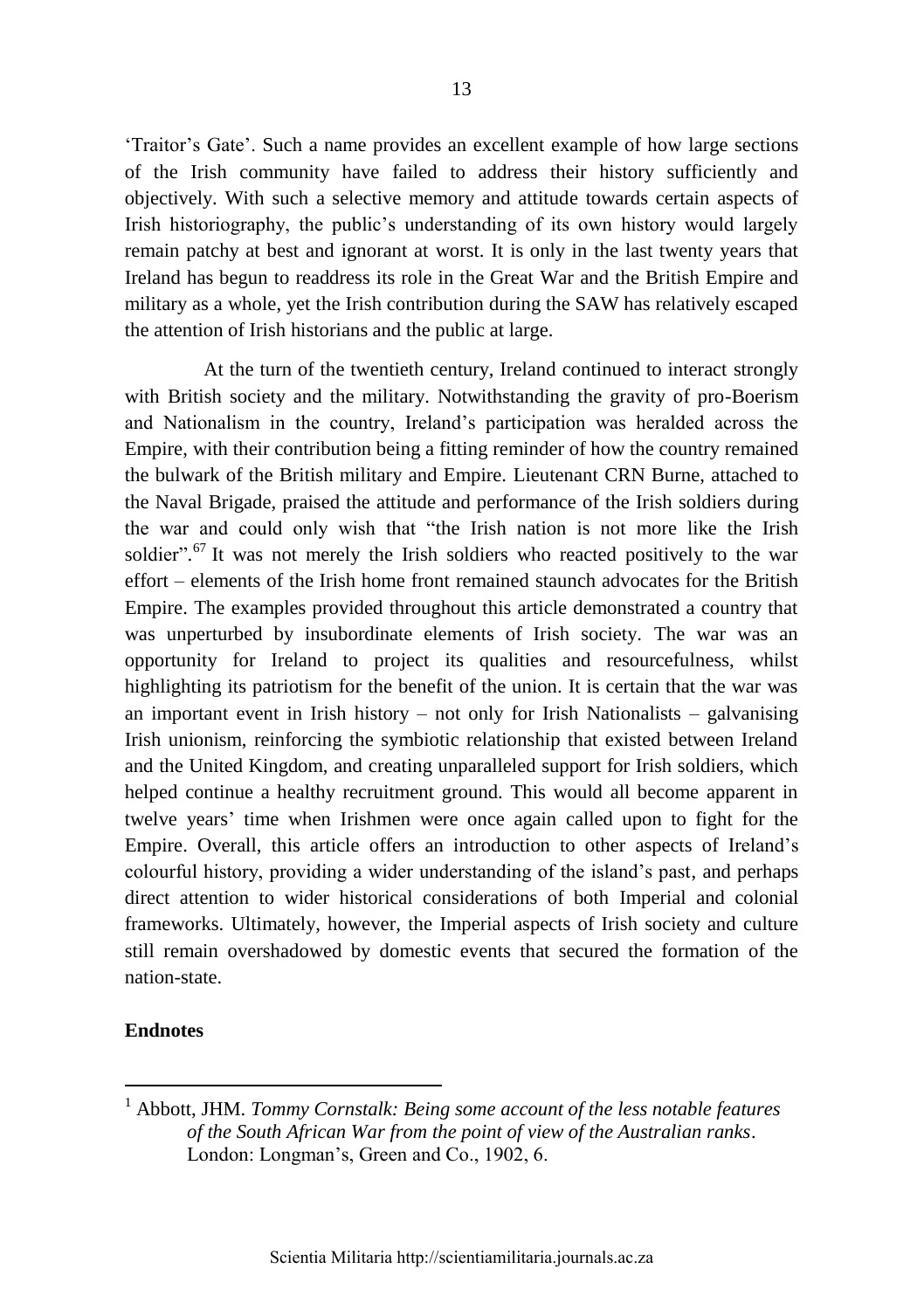| <sup>2</sup> Jeffery, K. "The Irish soldier in the Boer War". In Gooch, J (ed), <i>The Boer War</i> : |  |
|-------------------------------------------------------------------------------------------------------|--|
| Direction, experience and image, London: Frank Cass, 2000, 142.                                       |  |

-

- $3$  Jackson, A. "Irish unionists and the British Empire, 1880–1920". In Jeffery, K (ed), *An Irish Empire? Aspects of Ireland and the British Empire*, Manchester: Manchester University Press, 1996, 131.
- <sup>4</sup> A few selected works that offer a degree of insight into Irish participation: Jeffery *op. cit*., pp. 141–151; Cassidy, M. *The Inniskilling Diaries 1899–1903.* Barnsley: Leo Cooper, 2001; Bowen, D & Bowen J. *Heroic option: The Irish in the British Army.* South Yorkshire: Pen and Sword Military, 2005; Murphy, D. *The Irish Brigades: A gazetteer of Irish military service, past and present*. Dublin: Four Courts Press, 2007; Bartlett, T & Keith, J (eds). *A military history of Ireland.* Cambridge: Cambridge University Press, 1996; McCracken, DP. *Forgotten protest: Ireland and the Boer War.* Belfast: Belfast Ulster Historical Foundation, 2003, 133–136.
- 5 McCracken *op. cit*.; McCracken, DP. *MacBride's Brigade: Irish commandoes in the Anglo-Boer War*. Dublin: Four Courts Press, 1999.
- <sup>6</sup> Wallace, C. "Lest we remember? Recollection of the Boer War and the Great War in Ireland". *E-rea* 10/1. 2012. (no page numbers).
- 7 Morgan, H. "Empire-building an uncomfortable Irish heritage". *The Linen Hall Review* 10/2. 1993. 8–11.
- <sup>8</sup> Kenny, K. "The Irish in the Empire". In Kenny, K (ed), *Ireland and the British Empire*, Oxford: Oxford University Press, 2004, 94.
- 9 Redmond, J. *The Home Rule Bill*. London: Cassell, 1912, 99–100.
- <sup>10</sup> In contrast to the impressive military and civilian participation from sections of the Irish population, the South African War was also witness to the formation of the Irish Transvaal Brigade, under the command of Major John MacBride. Although their military participation was largely insignificant, it provided a symbolic gesture of support from the Irish Nationalist community. Interestingly, the battles of Talana and Colenso witnessed MacBride's brigade pitted against several Irish battalions of the British army.
- <sup>11</sup> National Archives of Ireland (hereafter NAI). *Informal will*. Private Patrick Champion, 2nd Royal Dublin Fusiliers, 2002/119.
- <sup>12</sup> Brunt, Private F. "A Royal Irish Fusiliers story". *The Weekly Irish Times.* 23 December 1899. 9.
- <sup>13</sup> Amery, LS. *The Times history of the war in South Africa, Vol. 2*. London: William Clowes, 1902, 173.
- <sup>14</sup> Griffith, K. *Thank God we kept the flag flying: The siege and relief of Ladysmith 1899–1900.* London: Hutchinson, 1974, 36.
- <sup>15</sup> Nasson, B. *The Boer War: The struggle for South Africa*. Gloucestershire: History Publishing Groups, 2011, 105.
- <sup>16</sup> Head, Private. "Letters from the front: Reminiscences of the siege of Ladysmith". *Jackson's Oxford Journal.* 7 April 1900. 8.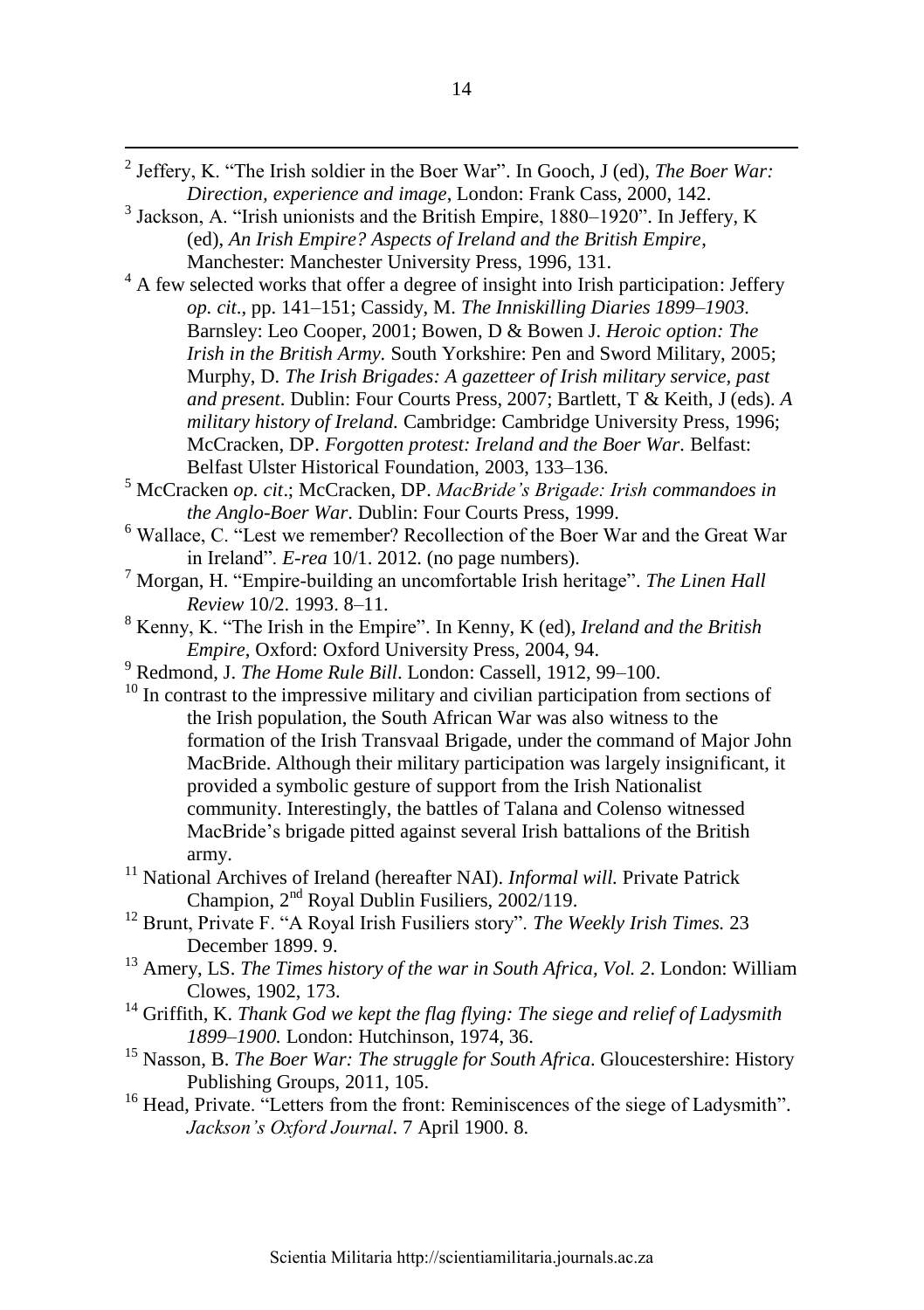- <sup>17</sup> Badsey, S. *Doctrine and reform in the British Army 1880–1918*. Hampshire: Ashgate, 2008, 89.
- <sup>18</sup> Royal Commission on the War in South Africa*. Minutes of evidence taken before the Royal Commission on the War in South Africa* [CD 1792], H.C. xlii.1, 375.
- <sup>19</sup> Atkins, JB. *The relief of Ladysmith*. London: Methuen, 1900, 63.
- <sup>20</sup> Royal Commission on the War in South Africa *op. cit.*, pp. 372–422.
- <sup>21</sup> Hart-Synnot, BM (ed). *Letters of Major-General Fitzroy Hart-Synnot*. London: Edward Arnold, 1912, 294.
- $22$  Dwyer, Private. "The battle of Colenso. Interesting description by a Darlington man". *Northern Echo.* 30 January 1900. 2.
- <sup>23</sup> Lally, Private. "Connaught Ranger's story slaughtered like pigs". *The Anglo-Celt.* 27 January 1900. 3.
- <sup>24</sup> Royal Commission on the War in South Africa *op. cit.*, p. 624, H.C. (1791).
- <sup>25</sup> NAI. *Informal will.* 5296 Lance Corporal Hamilton Doake, 2nd Royal Irish Fusiliers, 2002/119.
- <sup>26</sup> T.K. "Letters from the front". *The Kildare Observer.* 27 January 1900. 7.
- <sup>27</sup> Amery *op. cit*., p. 456.
- <sup>28</sup> Gallway, TJ. "The Battle of Colenso". *British Medical Journal* 1/2038. 1900. 161.
- <sup>29</sup> T.K. *op. cit*., p. 7.

-

- <sup>30</sup> Western People. 20 January 1900. Quoted in Owens, G. "Dear mother, It's a terrible life': Irish soldiers' letters from the Boer War 1899–1900". *Irish Sword* 21/84. 1998. 181.
- <sup>31</sup> *Irish News.* 19 January 1900. Quoted in Owens *op cit*., p. 180.
- <sup>32</sup> *Leinster Leader.* 27 January 1900. Quoted in Owens *op. cit*, p. 183.
- <sup>33</sup> Mainwaring, AE & Romer, CF. *The Second Battalion Royal Dublin Fusiliers in the South African War with a description of the operations in the Aden Hinterland*. London: AL Humphreys, 1908, 75.
- <sup>34</sup> Anon. "Shamrock Day". *Daily News.* 19 March 1900. 3; Anon. "St. Patrick's Day". *The London Times.* 19 March 1900. 8.
- <sup>35</sup> Anon. "The concentration camps: Letter from an Irish soldier". *The Weekly Irish Times.* 28 September 1901. 11.
- <sup>36</sup> Hearty, P. "Tommy as a war correspondent". *The Irish Times.* 26 December 1899. 2.
- <sup>37</sup> Griffith *op. cit*., p. 36.
- <sup>38</sup> Kelly, J. "An Irish soldier's letter from Pretoria". *The Weekly Irish Times.* 12 January 1901. 11.
- <sup>39</sup> K. "How the Boers treated the Catholics". *The Weekly Irish Times.* 30 December 1899. 15.
- <sup>40</sup> Anon. "A Cavan man's letter", *The Anglo-Celt.* 12 May 1900. 5.
- <sup>41</sup> NAI. *Informal will*. Lance Corporal Hamilton Doake, 2<sup>nd</sup> Royal Irish Fusiliers, 2002/119.
- <sup>42</sup> Anon. "Letter from a Royal Dublin Fusilier". *The Weekly Irish Times.* 16 December 1899. 10.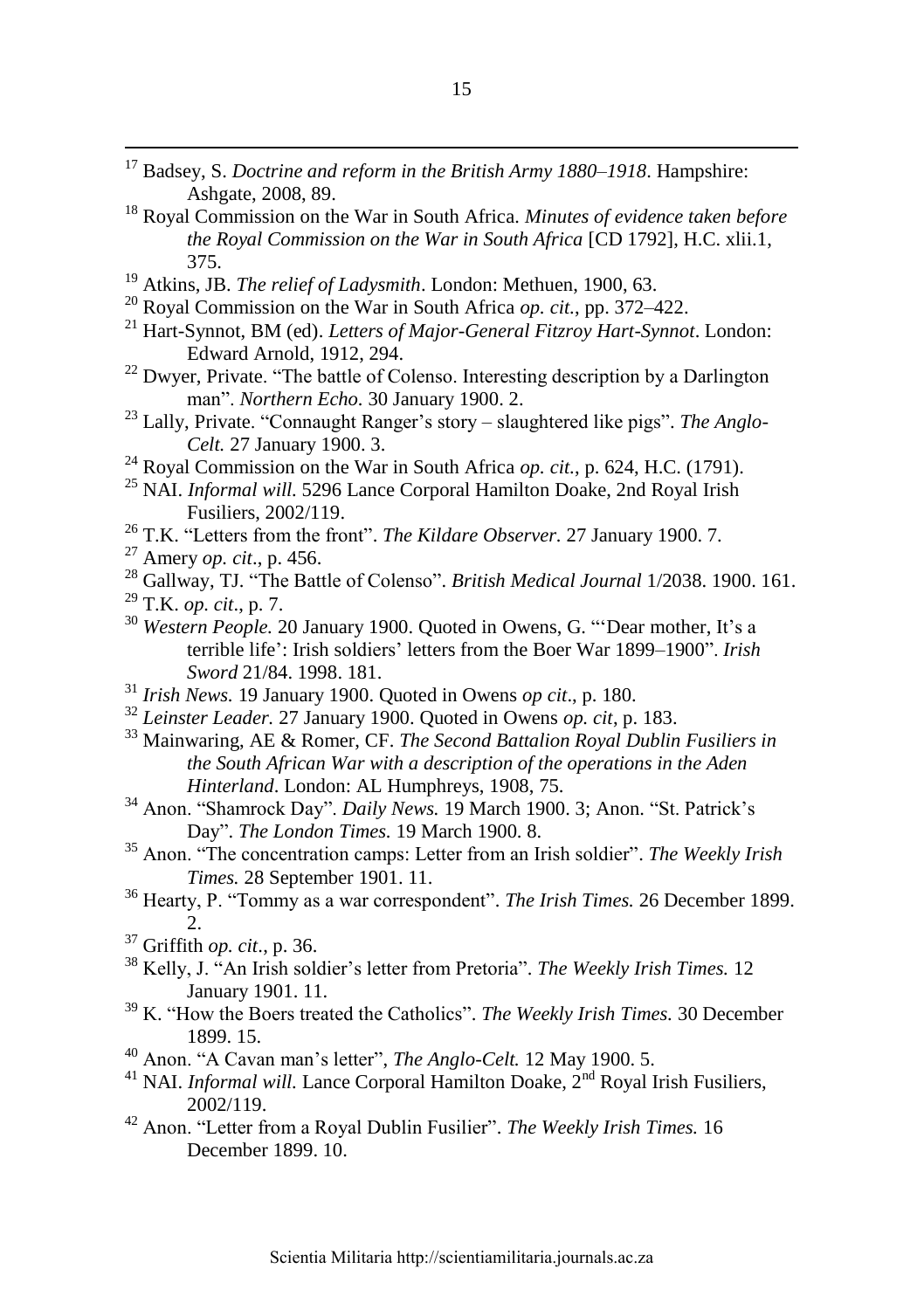- <sup>43</sup> Anon. "The Irish regiments". *New Zealand Tablet.* 22 March 1900. 4.
- <sup>44</sup> Grant, MH & Maurice, F. *History of the war in South Africa 1899–1902*, Vol. 4. London: Hurst and Blackett, 1910, 686–691; Luttman-Johnson, F. *Records of the services of the 3rd Battalion the Prince of Wales's Leinster Regiment (Royal Canadians) in the South African War, 1900–1902*. London: Army and Navy Co-Operative Society, 1913, 119; The National Archives, Kew, London. Lists of Casualties, WO108/338, October 1899–August 1902.
- <sup>45</sup> Wallace *op. cit*.

-

- <sup>46</sup> Dooner, MG. *The 'last post': A roll call of all officers (naval, military or colonial) who gave their lives for their Queen, King and Country, in the South African War, 1899–1902.* London: Simpkin, Marshall, Hamilton, Kent & Co, 1903.
- <sup>47</sup>Doherty, R & Truesdale, D. *Irish winners of the Victoria Cross.* Dublin: Four Courts Press, 2000; *South African Despatches, ii. Natal Field Army* [CD 458], H.C. xlvii.
- <sup>48</sup> Anon. "Irish welcome to General White". *The Irish Times.* 12 May 1900. 9.
- <sup>49</sup> McCracken, *Forgotten protest … op. cit.*, p. 103.
- <sup>50</sup> Anon. "Anti-Boers of Trinity". *The Irish Independent*. 19 October 1899. Article sourced from the National Library of Ireland (hereafter NLI), Chief Secretary's Office, Dublin Castle, ILB 0822, 1899; Anon. "Street scenes in Dublin". *The Irish Times.* 20 October 1899. 5.
- <sup>51</sup> Anon. "Belfast's welcome home to Sir George White". *The Irish Times.* 13 June 1900. 6; Durand, M. *The life of Field-Marshall Sir George White, V.C.,* Vol. 2. London: William Blackwood, 1915, 223.
- <sup>52</sup> An Irish Imperialist. "Transvaal Committee's Ambulance Fund". *Dublin Daily Express.* 30 November 1899. Article sourced from NLI, Chief Secretary's Office, Dublin Castle, ILB 0822, 1899.
- <sup>53</sup> A Loyal Irishman. "Loyal Irish Volunteer Corp". *The Irish Times.* 2 November 1899. 3.
- <sup>54</sup> Watt, S. "The Imperial Yeomanry, Part One". *Military History Journal* 13/6. 2006.
- <sup>55</sup> Pakenham, T. *The Boer War*. London: Futura, 1988, 436.
- <sup>56</sup> *Report of His Majesty's commissioners appointed to inquire into the military preparations and other matters connected with the war in South Africa,* p. 71, H.C. (1789).
- <sup>57</sup> The National Archives, Kew, London, Imperial Yeomanry Attestation Forms, WO/128-31, 32, 36, 37.
- <sup>58</sup> Perry, N. "The Irish landed class and the British Army, 1850–1950". *War in History* 18/3. 2011. 304–332.
- <sup>59</sup> *Report of His Majesty's Commissioners op. cit.*, H.C. 1xi, 72.
- <sup>60</sup> Fitzgibbon, M. *Arts under arms an university man in khaki*. London: Longmans, Green and Co., 1901, 3.
- <sup>61</sup> Murphy *op. cit*., pp. 226–231.
- <sup>62</sup> *Report of the Deputy Adjutant-General of the Force regarding its home organisation, inspection of the constitution of its base and advanced depots*